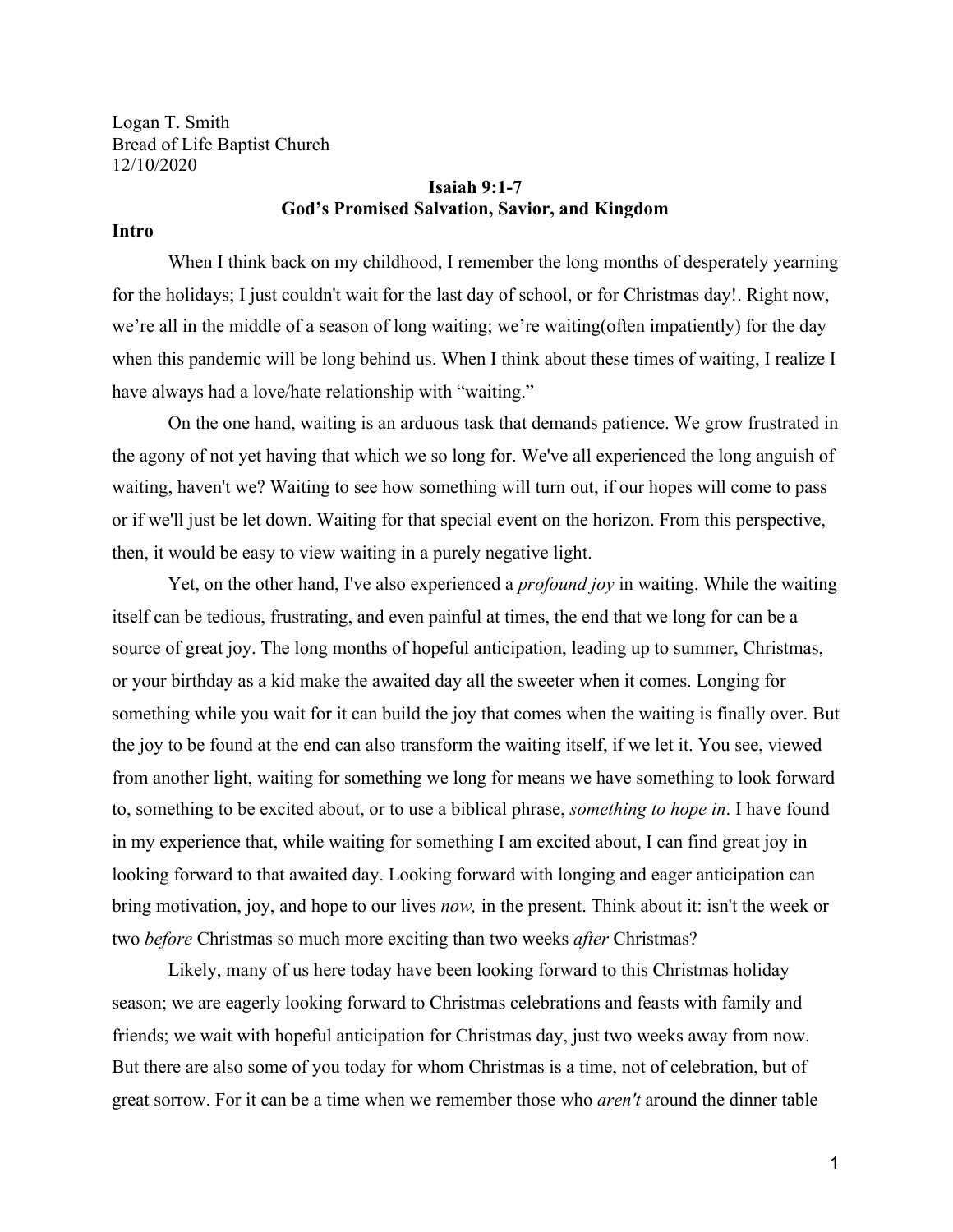with us anymore. Today you might find yourself filled, not with hope and joy, but with sorrow and grief. **Maybe you long to have a restored sense of joy and hope; brothers and sisters, this can only be found in the glorious gospel of Christ. We need to hear afresh the beautiful joy** *behind* **Christmas - the sure, joyful hope we truly wait for.**

Historically, the seasons of Advent and Christmas have been tied to the idea of waiting, this concept of hopeful anticipation and joyful culmination. It is a time when we identify with the longing of ancient Israel, the Old Testament people of God, as they desperately longed for the Messiah. We then appropriately celebrate that this Messiah - Jesus Christ - has already come! Likewise, we remember that we are still waiting for the messiah to return, trusting, with sure hope and joyful anticipation, that He will come back for us, just as surely as he came the first time. Christmas is this blessed time when we rejoice that God's promises have been fulfilled in the coming of Christ, and they will be fulfilled when he comes again.

This text before us this morning, Isaiah 9:1-7, reminds us why it is a sweet and joyful thing to hope in and wait for the promises of God.

In the book of Isaiah, he proclaims a hard message from God to Israel: judgment and wrath are coming, because of their sin, idolatry, and disobedience, in the form of war, oppression, and enslavement. In chapter 8, he has just proclaimed a day of gloom for God's people Israel, when they will be broken, and Assyria will invade. Indeed, as the story goes on, this happens. Israel has already been divided into two kingdoms, and one day soon, each will fall. The northern kingdom will be invaded and brought into captivity by Assyria; the southern kingdom of Judah, where Jerusalem is, will be defeated and captured by Babylon. As we see in 8:22, Israel is facing a day of "distress," "thick darkness," and "the gloom of anguish." And while the darkness closes in, Israel asks, what about the promises of God? God's wrath is coming through the nations because of their sin, but does that mean that he will break his promises of old?

Then, here in Isaiah 9, the Lord makes clear that, while He is pouring out His wrath, he will surely bring about his promises. Even though his people are surrounded in doom and darkness, the promised King and Messiah will come like the light of dawn bursting forth through the clouds of darkness. *Amidst the darkness of gloom and anguish we see the light of God's gospel hope shine brightly forth.*

*Here Isaiah proclaims the glorious truth that the Lord will not forsake His true people.*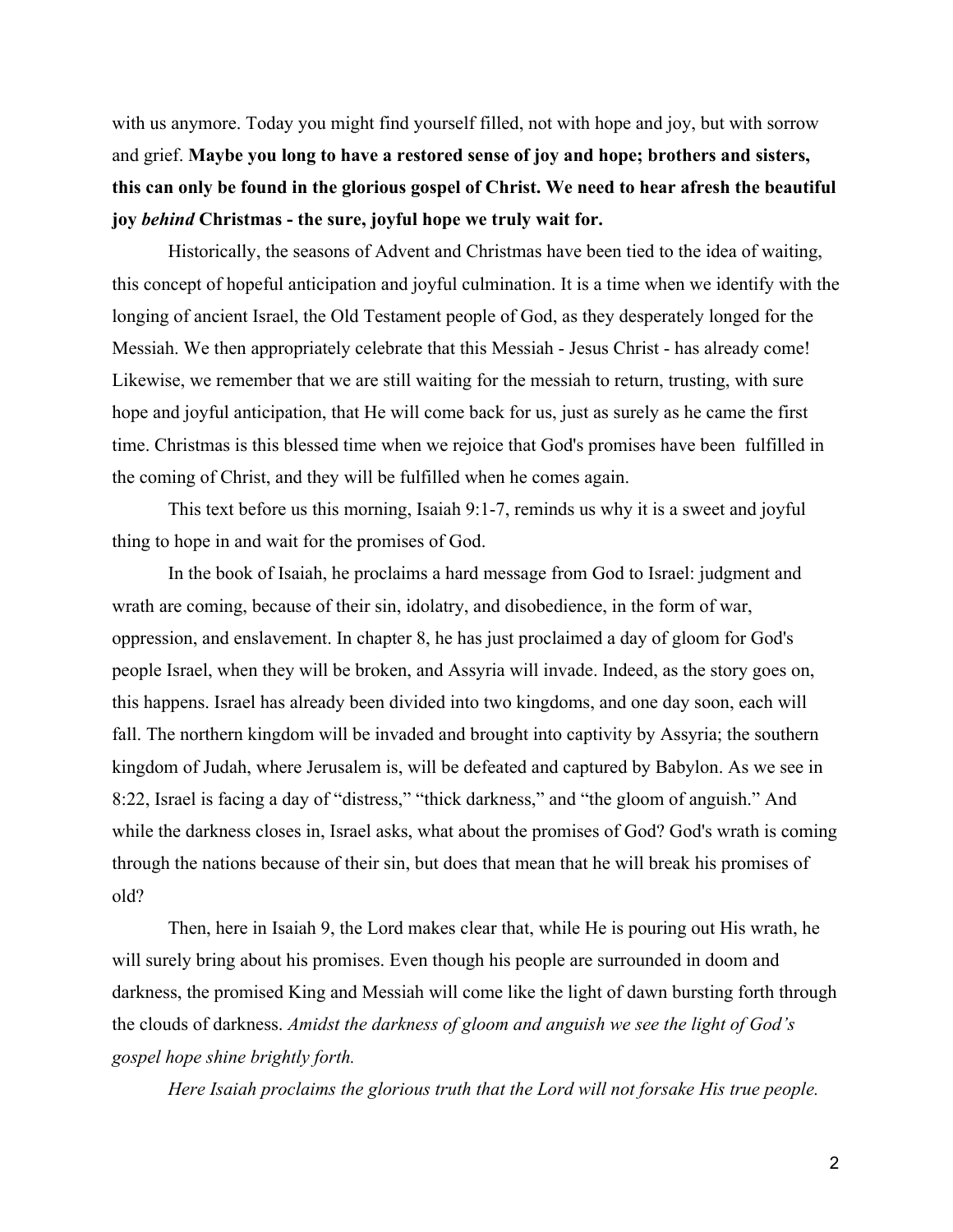*This text tells us that the Lord will surely send His Messiah, who the Messiah is, and what he has done and will do for all who hope in him.*

#### **I. The Salvation God Promised (vv. 1-3)**

The "light" that bursts forth in this passage is the wonderful promise of God's salvation for His people. Verse 1 reminds us of the gloomy backdrop of darkness against which this light shines so brightly. The "gloom" and "anguish" of suffering, the judgment of God against their sin, is settling on Israel. "Zebulun" and "Naphtali," northern regions of Israel, were among the first places to be invaded by foreign armies, in this case, the Assyrians. And then, the destruction and oppression swept into the rest of Israel as well. Isaiah has made very clear that this is the wrath of God being poured out in judgment against Israel's sin, rebellion, and idolatry. **But,** now he is making very clear, **there is hope.** And this light of hope will dawn in *"Galilee of the nations,"* basically the same region as "Zebulun and Naphtali." In other words, the light will break forth exactly where the darkness began; right where the invasion broke in, there will the dawn of God's deliverance and salvation break forth as well.

What follows in verses 2-3 is a beautiful proclamation of the great **joy** that God's people will have as they experience the Lord's merciful **salvation.** Just as they are now filled with anguish, facing the consequences of their sin, so will they experience *great joy* when they see **"the great light"** that will shine amidst the **"deep darkness."** And what is this "great light" that brings such joy? *The salvation and deliverance of the Lord for His people.* As Isaiah writes these verses, he shifts from the future tense into the past tense between verses 1 and 2; this doesn't mean these things had already happened then, but instead, this is a poetic way of saying that this prophecy of *future hope* is so *certain* that Isaiah can speak of it *as if it has already happened.* This is meant to comfort the Lord's people by assuring them that GOd's promise of salvation *will surely come to pass.*

Then, in verses 4-5, we are told *what the Lord is going to do* to bring about this great "light" and "joy to His people: *"For the yoke of his burden and the staff of his shoulder, the rod of his oppressor, you have broken...*" (*v.4*). In other words, this pictures freedom and deliverance from oppression and slvavery. Israel, who was brought into captivity and exile by these foreign invaders - first Assyria, and later Babylon - was living in the "gloom" and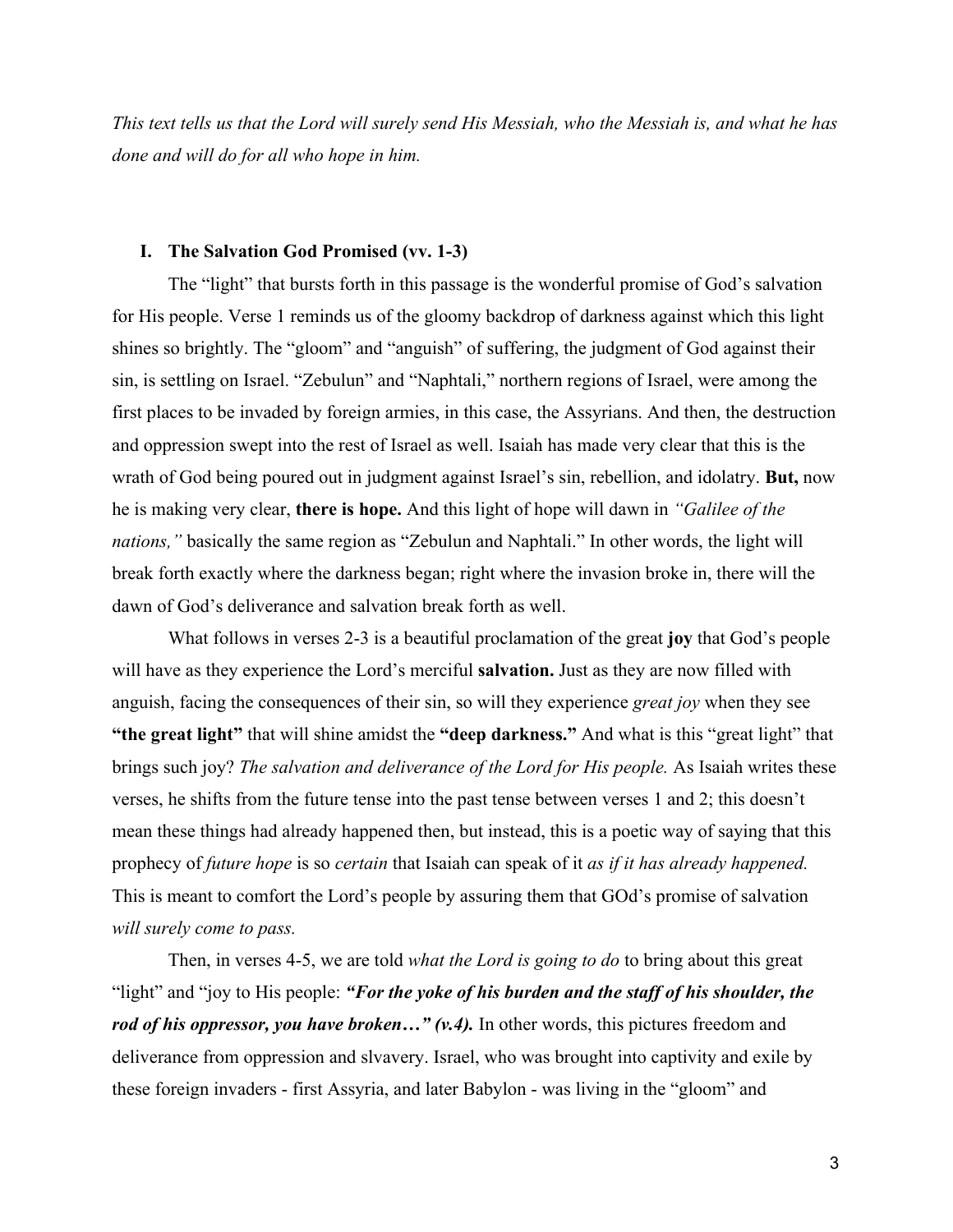"anguish" of oppression and captivity; and this great "joy" that awaited them is the certainty that one day God would free them from their oppression, and bring them back out of exile. Verse 5 continues, saying that "every garment" and "boot" used in warfare and battle would be burned; this pictures true **peace,** a nation of people that are not having to fight battles to defend themselves, are not at war, and are not being defeated and oppressed by enemies. This is a promise of deliverance and *salvation* from their destruction, captivity, and oppression at the hand of earthly enemies.

**But this promise and great joy goes far beyond just** *earthly peace and earthly salvation.* The root problem behind Israel's suffering and oppression *is their sin.* They are suffering in this way because of **God's judgment against their sinful rebellion and idolatry; they broke His law and covenant, and now they are facing the consequences.** And yet, this passage is a promise of God's grace! God is promising to **overturn** the punishment against their sin! He promises deliverance from their exile, salvation from their earthly enemies, oppression, and defeat. And yet, their greatest need - indeed, *our greatest need -* is to be *saved and delivered from their sin; our true oppression is our enslavement to sin; our true enemies are our own sin nature, the effects of sin in the world, Satan, and death itself.* **And the greatest threat against us is God's own wrath and judgment against our own sinful rebellion and idolatry.** That is what Israel, and we, need freedom and salvation from.

And that is exactly what God is promising in Isaiah 9:1-7! The "great light" of salvation dawns against the backdrop of "darkness" and sin in our lives, filling us with "great joy" as we receive God's wonderful gift of salvation! THis is the promise God gives to us, His people!

**[Application]** Like Israel, we, too, experience darkness, anguish, sorrow, and suffering in this life. And it is all, in way or another, a result of sin. Sometimes we face the consequences of our sin; sometimes, the effects of the sins of others. All of us live in a broken, fallen world; even *death* is a result of sin. And all of it reminds us *that we desperately need God's grace and salvation in our lives*. This is not to downplay the legitimate suffering we face; sickness, suffering, oppression, injustices, the hurts and pains you bear - they matter. And yet, they are but *symptoms of a deeper problem - the problem of sin and evil, the problem of our own sin nature and the broken world we live in.* Perhaps, this morning, the pain and anguish of this life is very apparent to you; perhaps you know all too well what it means to live in a broken world and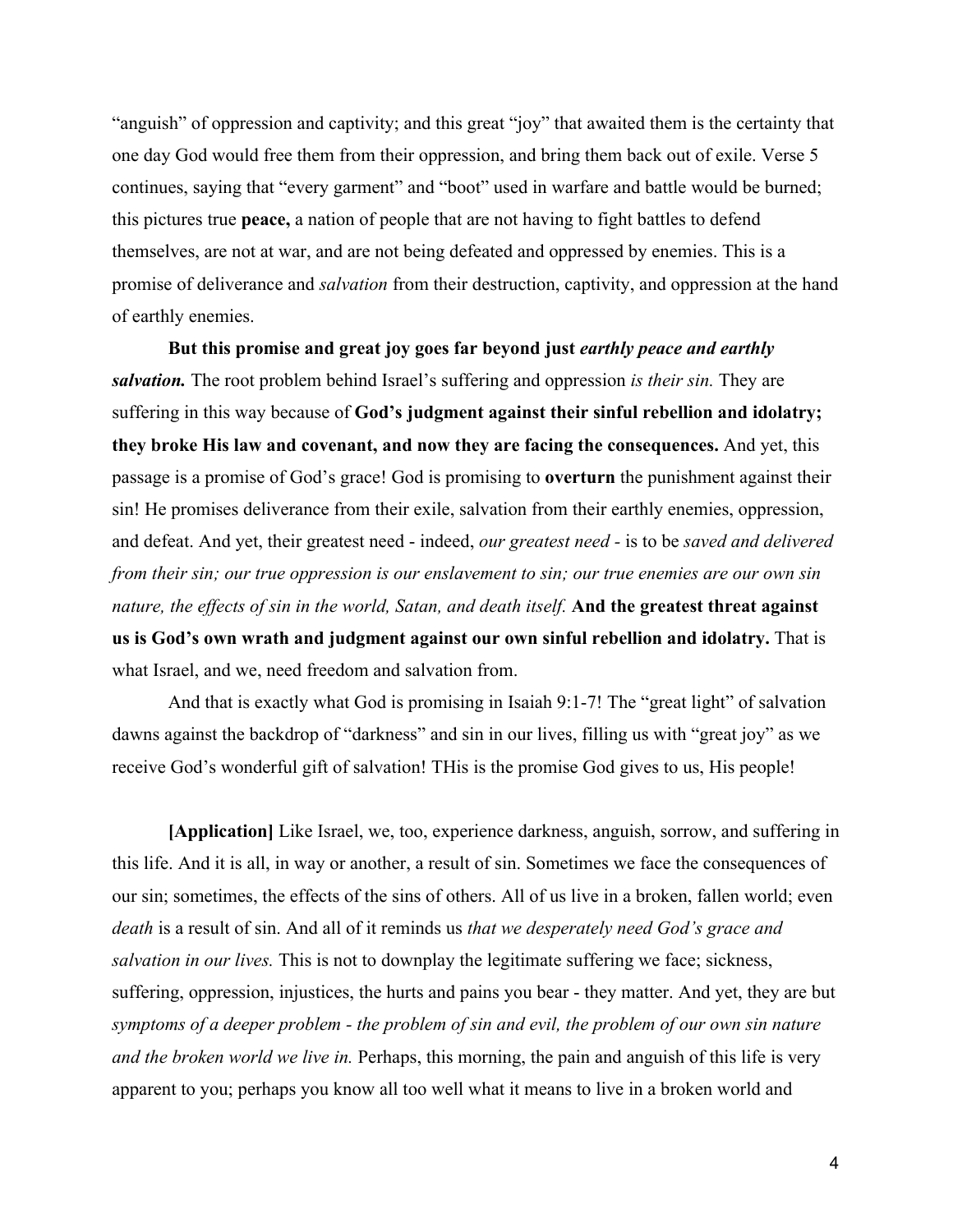experience deep sorrow, suffering and anguish. Maybe you're experiencing deep suffering right now, either physically, emotionally, relationally, financially, or even spiritually, knowing anguish in the depths of your soul. Maybe you long for deliverance and freedom from whatever suffering ails you - and yet, the promise of God's salvation from sin seems irrelevant to you, or doesn't seem to bring you any comfort in these particular pains in your life. You might be thinking, "Sure, I know I need to be forgiven for my sin, and I'm thankful that God does that, but what does that have to do with my depression, my loneliness, my greif, and sense of hopelessness, despair, and anguish?" The promise of God's salvation is a comfort to us *because it addresses the actual root problem behind all of our suffering and sorrow.* **God promises to deal with them, finally, once and for all!**

**[Illustration}** Imagine going to the doctor for chest congestion, wanting to be treated for a respiratory infection. Instead, it turns out that you have lung cancer. The doctor immediately changes the course of treatment, no longer dealing with the symptoms that initially brought you into the doctor in the first place. Now imagine if you stopped and said, "Whoa, Doc, I didn't come in for all of this! I don't want to have all of these appointments, medication, and treatments, I just want to knock out my cough and congestion!" Obviously, that would be a crazy response! The congestion is just a symptom; the root problem is the cancer; and the cancer is fatal. No, we know that the right response is to eagerly want to deal with the root problem causing all of our symptoms!

 And so it is with the sorrow and suffering in your life; they are symptoms of a greater, root problem: **sin;** *and the underlying condition of our sin is fatal to our souls.* The anguish and pain you feel in your life is a symptom of this, and a reminder that *things are not as they should be.* We need salvation! First and foremost, *we need to be saved from our own sin, our personal rebellion against God!* And only *then* can we begin to experience deliverance from all the damage sin causes in our lives and the world.

# *Praise God that is exactly what He has promised, right here in His Word, to do - in your life and in mine! So that we too can experience great joy in His salvation!*

But we only experience this salvation because **God Himself** brings it about; we need a *savior.*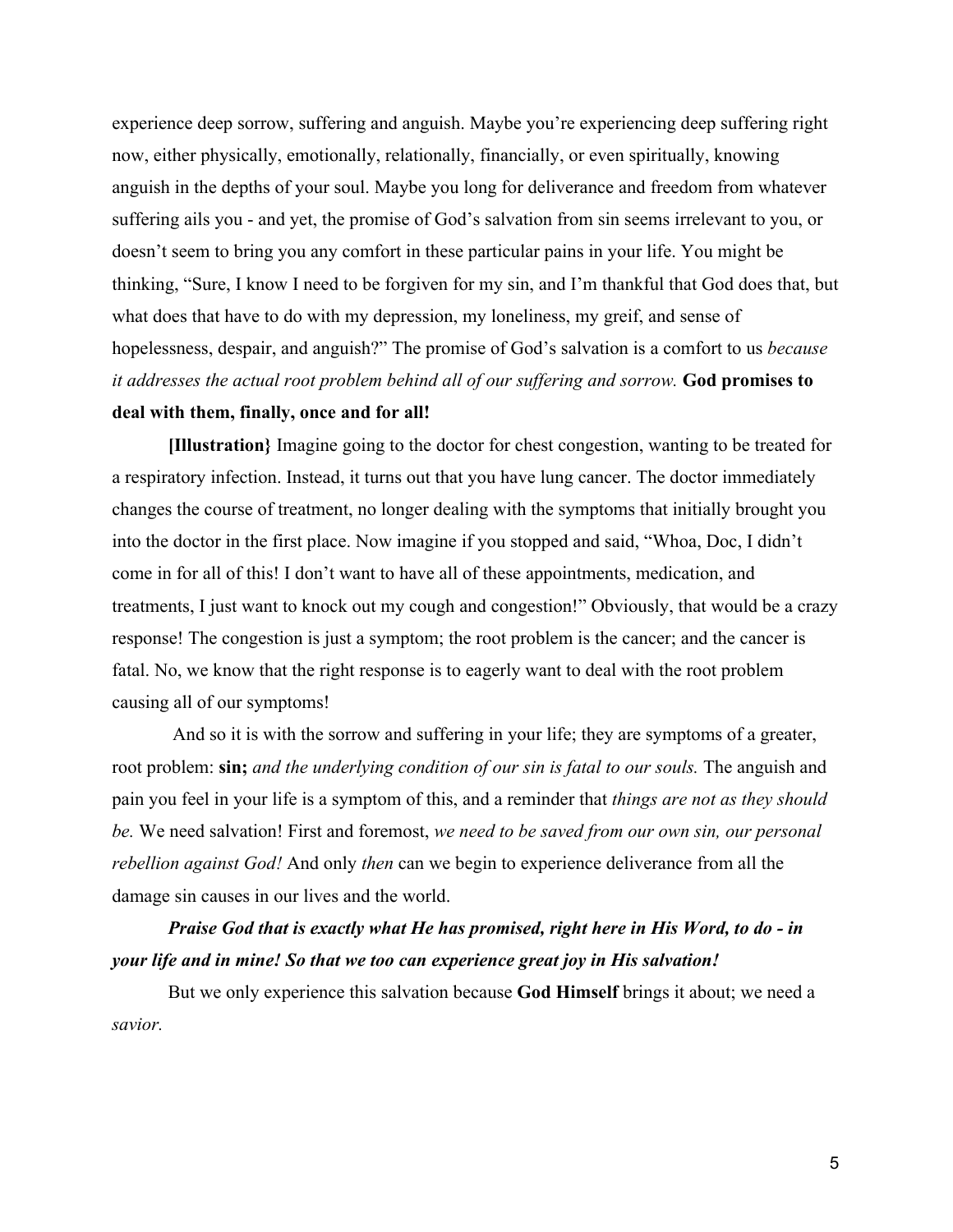#### **II. The Savior God Promised (vv. 6-7)**

How does God fulfill his promise and save his people? How does the "great light" that brings such joy "dawn"? *Through the birth of a child:* **"For to us a child is born, to us a son is given" (v. 6a)**. This is the promise that this *salvation* will dawn with the *birth of the promised Messiah and coming King.*

All throughout the Old Testament runs a theme of a coming Messiah who will save God's people. We see this first mentioned in Genesis, as the offspring that will crush the serpent's head (Gen. 3:15) and it continues to be developed until will finally come to the figure of David. King David was a great and mighty King, even priestly and godly, yet he still fell. While it was clear David was not this promised savior, God promised him, in 2 Sam. 7, that from his descendants would come a son, a child, an offspring, that would not only be King, but would be the Son of God and will have an eternal kingdom and throne. This story being told throughout the Old Testament is one of a coming King who would be righteous, would be the Son of God, and would reign as King forever, never being defeated but reigning with eternal peace. Furthermore, this King would be the savior of God's people: this figure became to be known as the Messiah. And this theme is picked up by the prophets, such as Isaiah. When David's sons, the kings of Israel after him, fall into sin and idolatry, ripping the kingdom in two and eventually driving their people into foreign captivity, the inevitable question is: "Did God's promise fail?"

# The resounding answer here, **"No! God's promise is coming -** *the Savior, the true King, the Messiah. Will be born!"*

The rest of verse 6 tells us *who this savior is:* "*His name shall be called Wonderful Counselor, Mighty God, Everlasting Father, Prince of Peace."* Verses 6 and 7 together make clear that this is a royal figure, the true, promised King who would reign over God's people and bring **peace; establishing peace by saving and delivering them from their enemies.** He will be the **"Prince of Peace"** and reign with the wisdom of God, being the **"Wonderful Counselor."** But not only is He the human, Davidic King, but we are told here, as would have been shocking to the original audience: **this King will also be divine!** He will be called **Mighty God** and **Everlasting Father!**

In other words, this is a direct prophecy that the Messiah, the promised King who would bring salvation to God's people, would be **the God-Man! None other** *than Jesus Christ the* Lord. When Jesus of "Galilee" was born, he was "the great light" dawning in the darkness to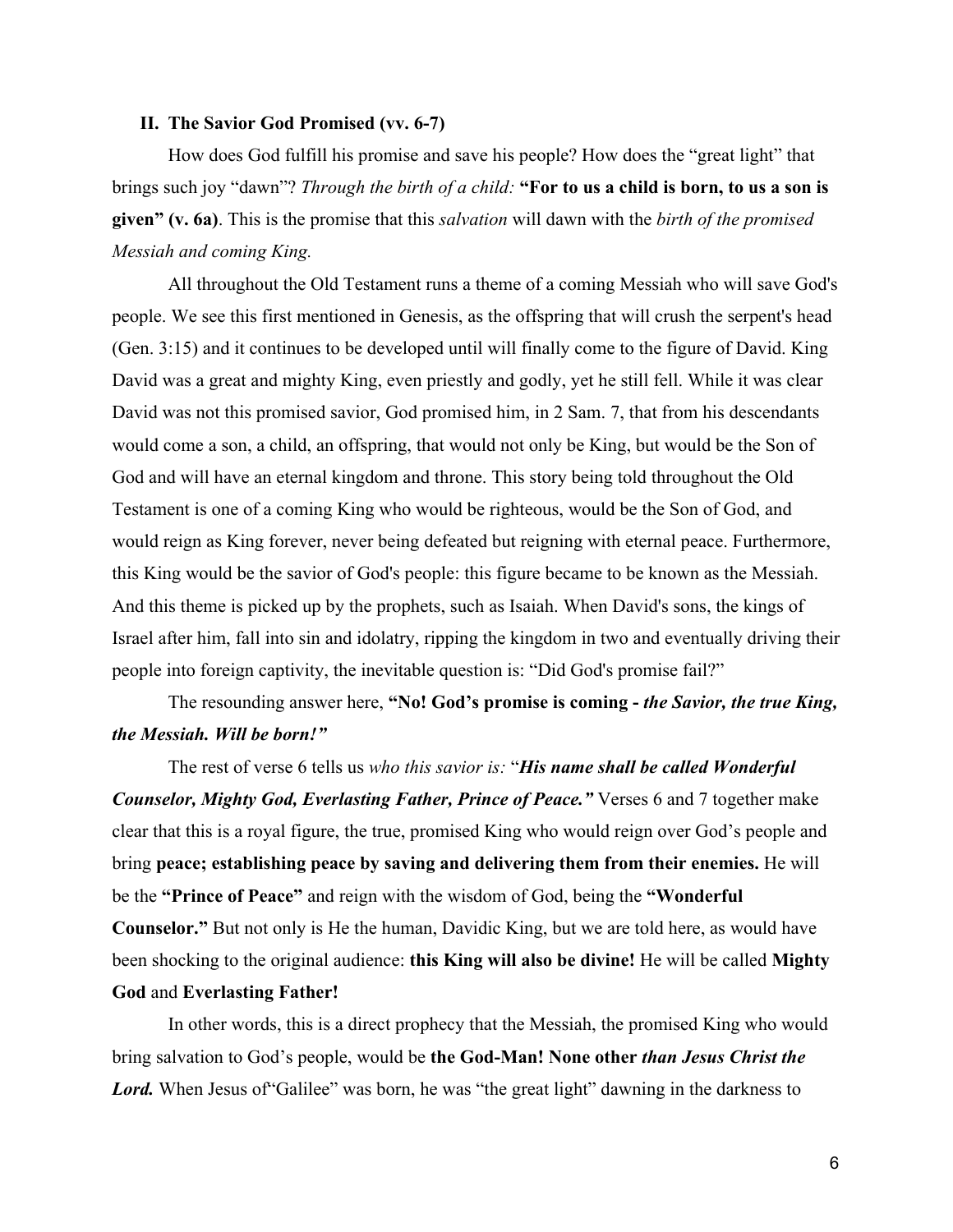bring salvation; as Luke 4:16-19 makes clear, this passage is fulfilled in the birth of Jesus Christ. *That* is the great, certain hope we are pointed to; **the birth of Christ is to bring us such great joy!** Why? *Because he was born in order to live and bring about our salvation; he came to be our savior*. Jesus Christ, being perfectly God and perfectly man, is the true Davidic King; He is the savior that is promised all throughout the Old Testament; and as we know, He has already come! He is our reigning King, the "Prince of Peace" and "Wonderful Counselor!" He is our "Mighty God!" He is God, being "one with the Father." Yes, God the Son (who is Jesus) and God the Father are distinct; the Son came to be born, not the Father. And yet, they are also *one,* so that to see Jesus is to see the Father! The fullness of God is on display in the person and work of Christ! That is why He is called "Everlasting Father" here. The *character* of our King and Savior, Jesus, is the very same character of God the Father.

And how did he display the Fatherly love of God to us? How did he bring about salvation to our great joy? He defeated our ancient enemies - **sin, Satan, and death -** by living a perfect, righteous life, fulfilling the Law in our place, and then *dying as a sacrifice for our sins, taking the wrath and judgment of God upon Himself.* And then, **God raised Him from the grave, declaring victory over our sin, over Satan, and over death itself!** Our King brings about peace by saving us, His people, through His own life, death, and resurrection! And the glorious news is: **anyone can get in on this!** We join the Kingdom of God, we become part of God's true people, *by trusting and believing in Jesus Christ, the promised savior! We believe God's promise to save us by grace alone! We believe that Jesus did all that was necessary to deliver us from the oppression of sin and the judgment we deserve!* And when we place our faith in Him, *we know the joy of salvation!*

And the **joy of salvation** is fleshed out as we look at what is accomplished in the salvation Jesus brings. THis brings us to point number 3.

### **III. The Kingdom of Peace God's Savior Brings (v. 7)**

Verse 7 goes on to tell us that this **savior** who is born ushers in a **Kingdom.** He sits on the throne of Israel, the **"throne of David,"** but it also says that the borders of this kingdom know no bounds: *"Of the increase of his government and of peace there will be no end."* THe messianic savior and King, Jesus Christ, reigns over a kingdom that *continues to expand until it fills the whole earth - even beyond that, filling all of Creation!* Not only do its borders never stop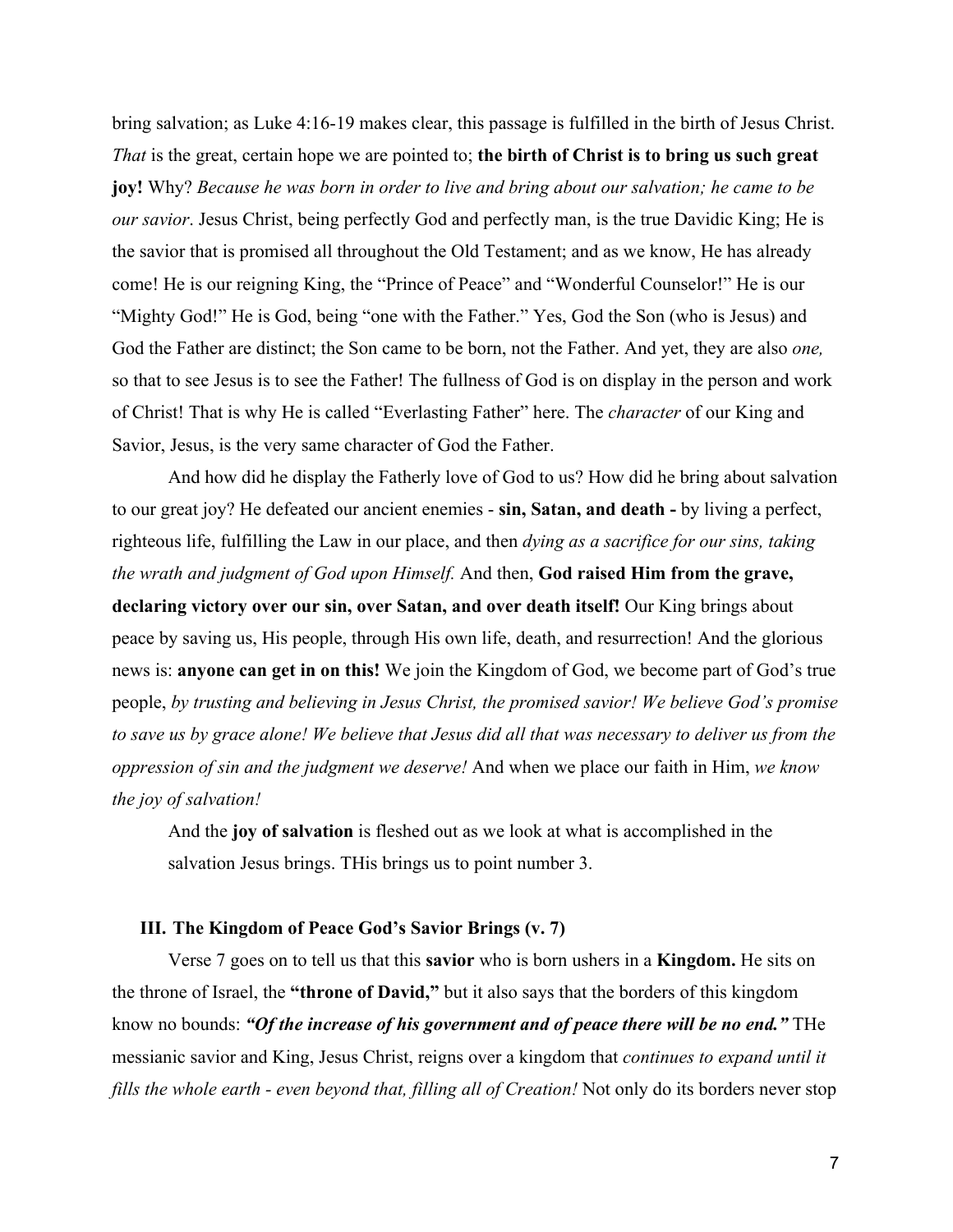expanding, but *there is no contest of war either; this kingdom is not one of instability, but of perpetual peace.* And it lasts forever! The King *"establishes" and "upholds" the Kingdom - the Kingdom of God - "with justice and with righteousness, from this time forth forevermore."* Why? Because God Himself is bringing about this Kingdom, this never-ending reign of justice, righteousness, and peace. *"The zeal of the Lord of hosts will do this."* After all, the King is "*Mighty God*" Himself!

This glorious future vision encompasses a wholistic, cosmic view of redemption and salvation; salvation from every enemy, not only earthly, but also our enemies of *sin, Satan, and death;* Christ's eternal Kingdom brings *peace* in every sense of the word. Yes, this includes the salvation Israel longs for, regarding their earthly enemies; but that is not all, nor does it happen in the way they expect. Jesus brings about salvation, and the true Kingdom, by *dealing with the problem of sin once and for all.* The salvation presented here is a picture of a Kingdom *where there is no stain of sin! Where sin and its effects are no more!* No more evil; no more sorrow and anguish; no more pain, suffering, and loss; no more sickness; no more death. *INstead, righteousness, justice, peace, and life go on forever, under the pure reign of the God-Man, Jesus Christ!* This is the holistic salvation our hearts long for! And this is exactly what Jesus Christ brings about!

But wait a second - verse 6 just said that this is brought about in the birth of Christ. Jesus Christ has already come, ushering in the salvation pictured here - and we know this is true, as we *have assurance of salvation as we trust in what Christ has already done!* But if that's the case, then why doesn't the world look more like verse 7? Why do we still have ongoing sin, suffering, and sorrow? Hasn't this promise already been fulfilled in the coming of Christ? **Yes… and No.** It has been *partially fulfilled.* We are currently living in the *already but no yet fulfilled realities of the Kingdom of God.* The technical theological term for this is *"Inaugurated Eschatology."* Eschatology simply refers to the *End Times,* the time when this world will be over; the word *"inaugurated"* means that, in many ways, *we already live in the end times promised here, but not yet full!* Christ, the promised Messiah, has truly come! And as He told us, He ushered in the Kingdom of God. THis means that, even now, Jesus reigns on the throne and His Kingdom is expanding throughout this world; it expands with every gospel proclamation and conversion; it is witnessed in every Christian and every local church. We experience the peace of Christ's Kingdom as we experience the joy of forgiveness of sins and righteousness in Him!